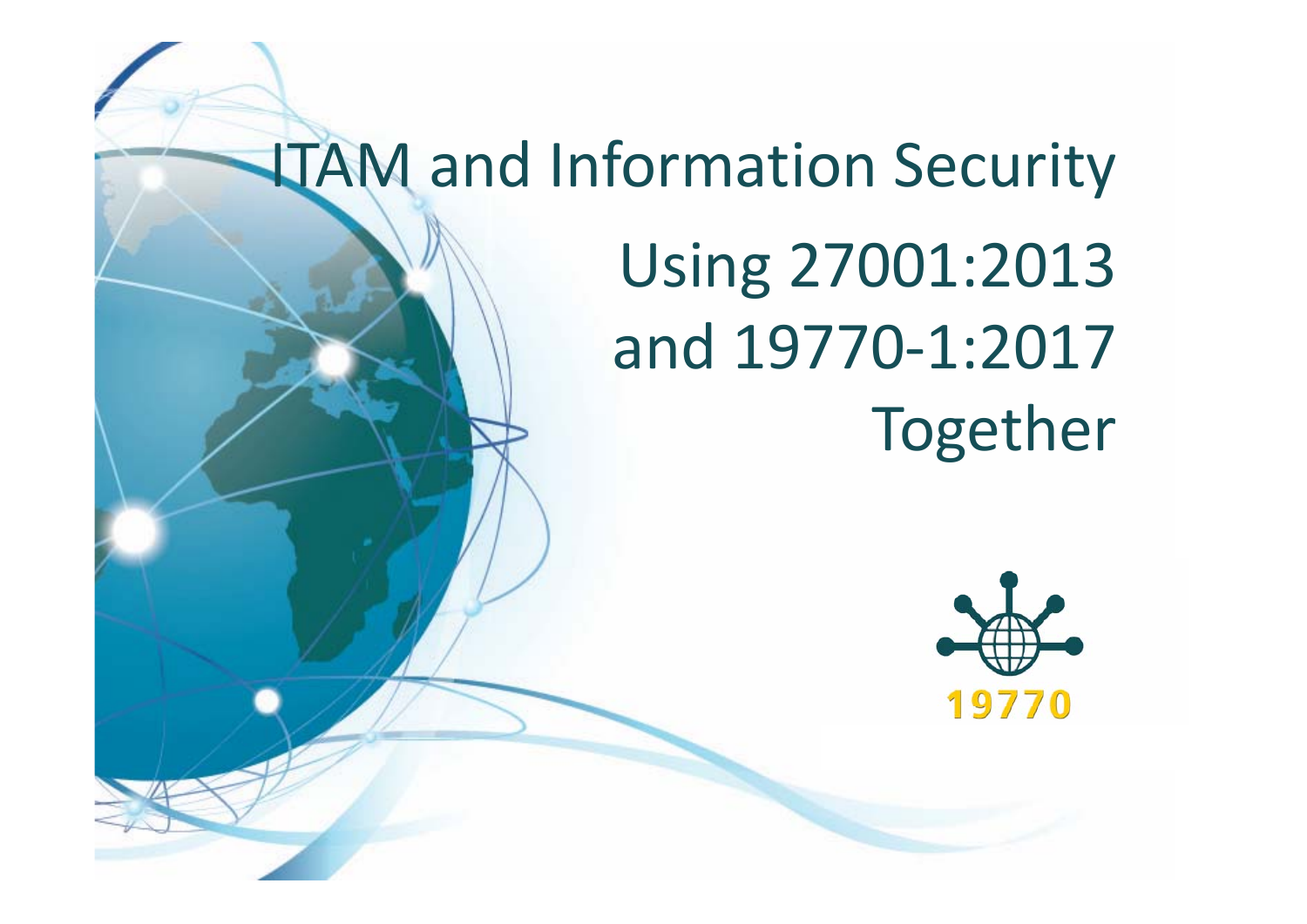### **Contents**

- •Interdependence of ISM and ITAM
- $\bullet$  Common design approaches
	- –Risk management
	- –Selection of objectives from a normative annex
	- Documentation needed for assessment
- $\bullet$ Other linkages from 19770-1
- •Driving effective integration
- •Other ITAM/ISM standards
- •Other observations
- $\bullet$ Take-up opportunities
- •**Resources**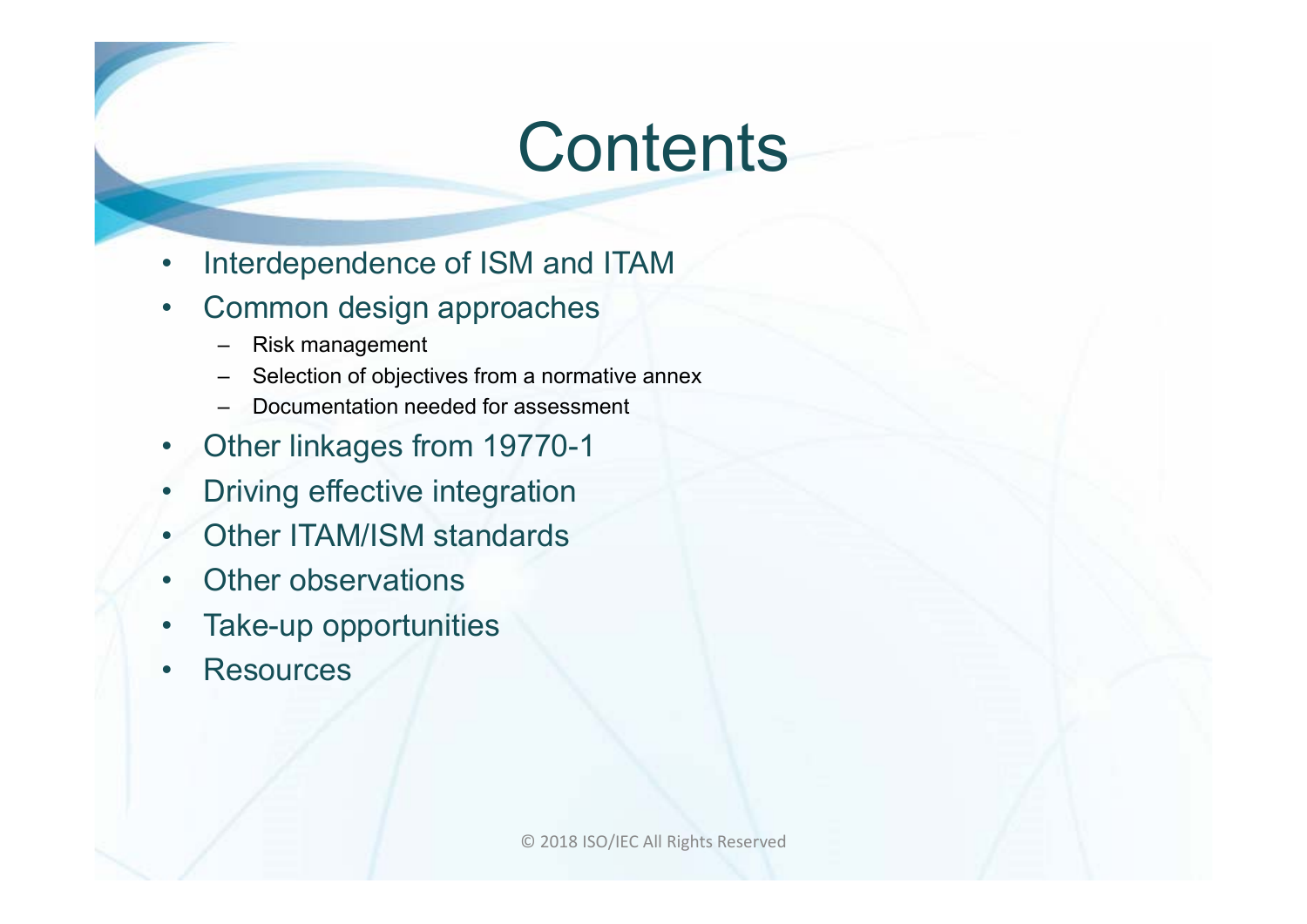### Interdependence of ISM and ITAM

- General principle: You can't manage what you don't know. Both ISM and ITAM require complete and accurate knowledge of assets
	- The top two critical security controls are ITAM control (see resources at end)

 $\bullet$ 

- –#1: Inventory of Authorized and Unauthorized Devices #2: Inventory of Authorized and Unauthorized Software
- $\bullet$ Asset management is the first requirement of the framework core of the US Cybersecurity Framework NI**S**T, 12 Feb 2014

2018 ISO/IEC All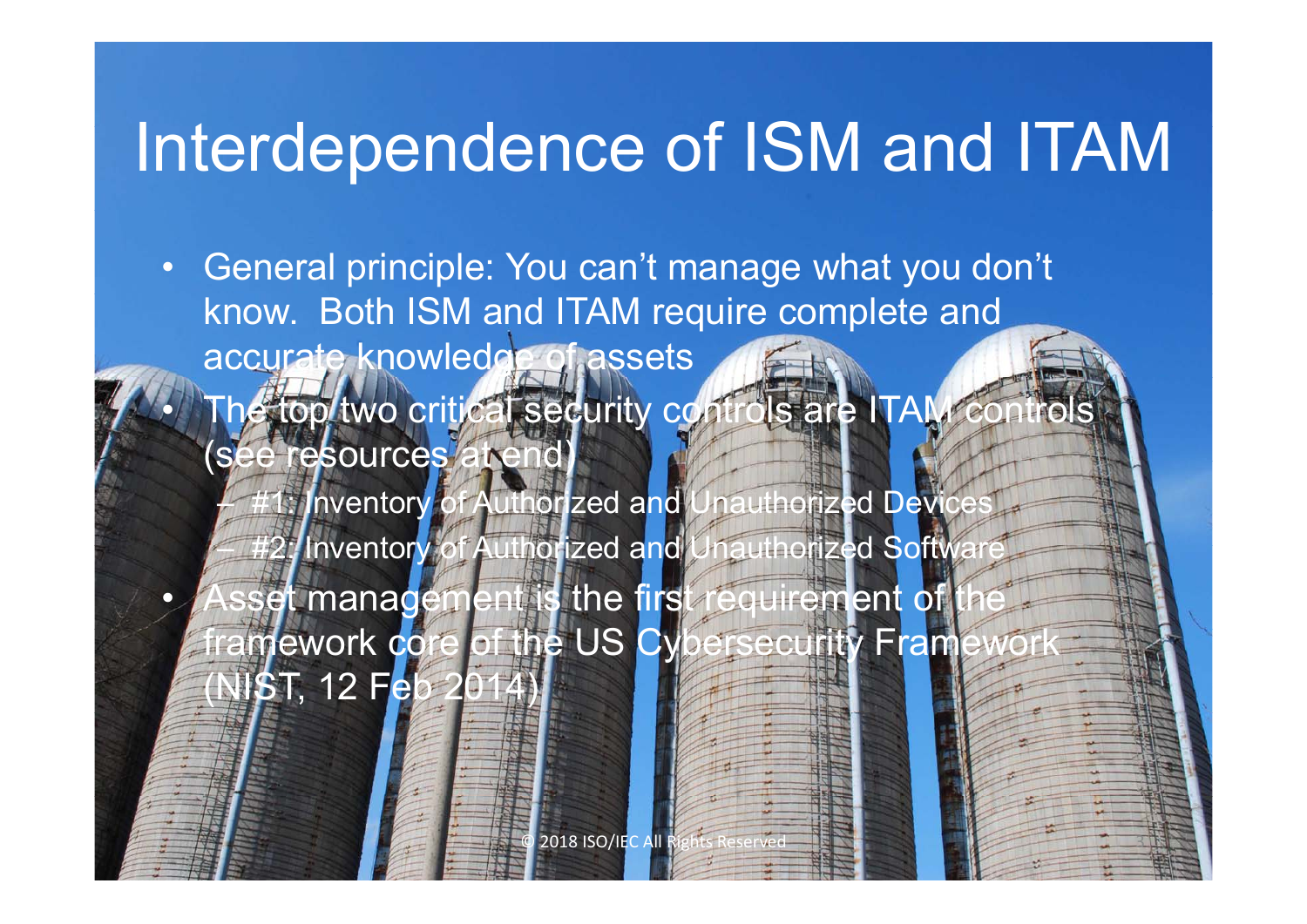## Common Design Approaches

- •Risk management
- $\bullet$ Selection of objectives from a normative annex
- •Documentation needed for assessment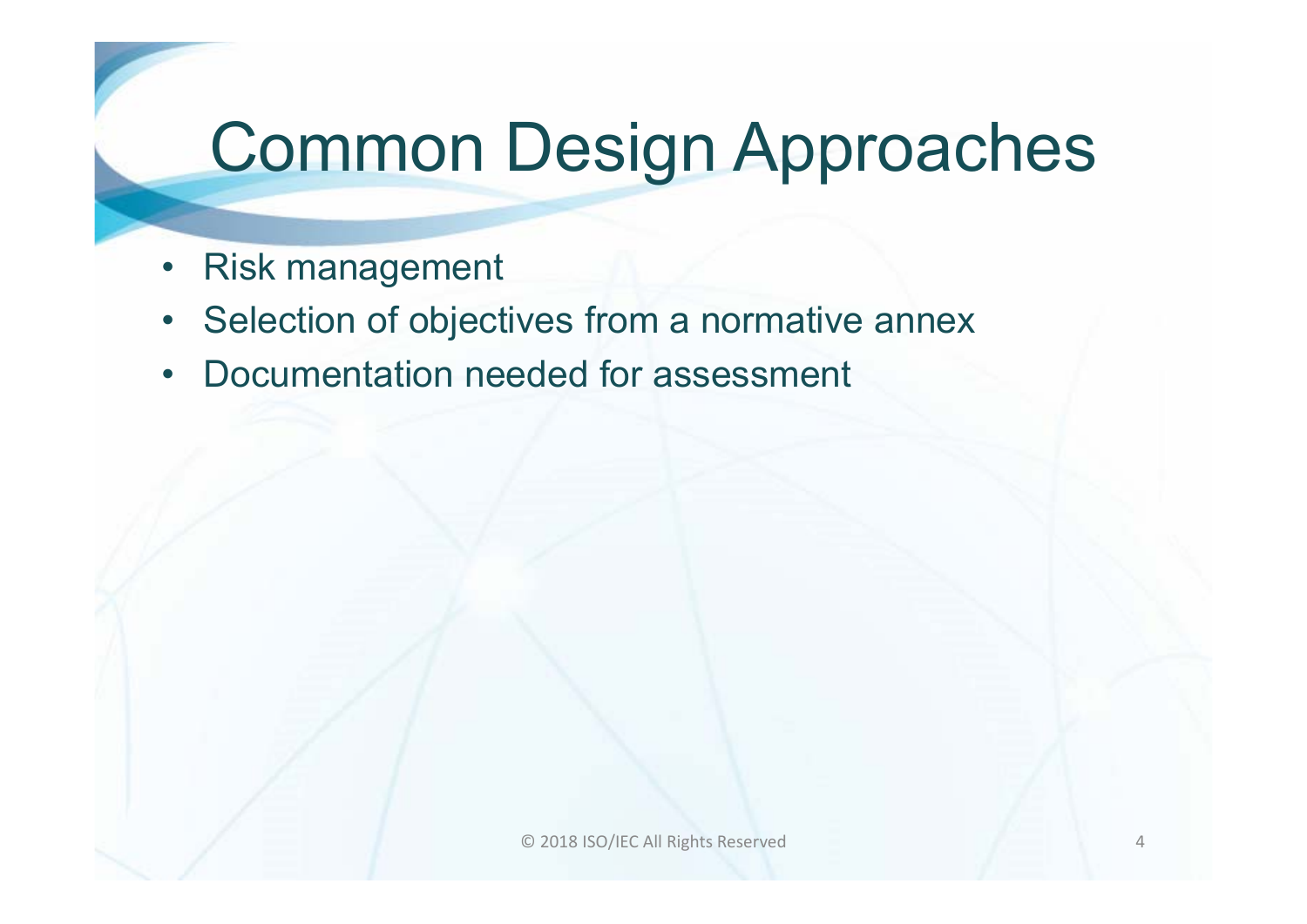# Risk Management

- • Risk assessment
	- 27001, 6.1.2 Information security risk assessment
	- 19770-1, 6.1.2 IT asset risk assessment
- • Risk treatment
	- 27001, 6.1.3 Information security risk treatment
	- 19770-1, 6.1.3 IT asset risk treatment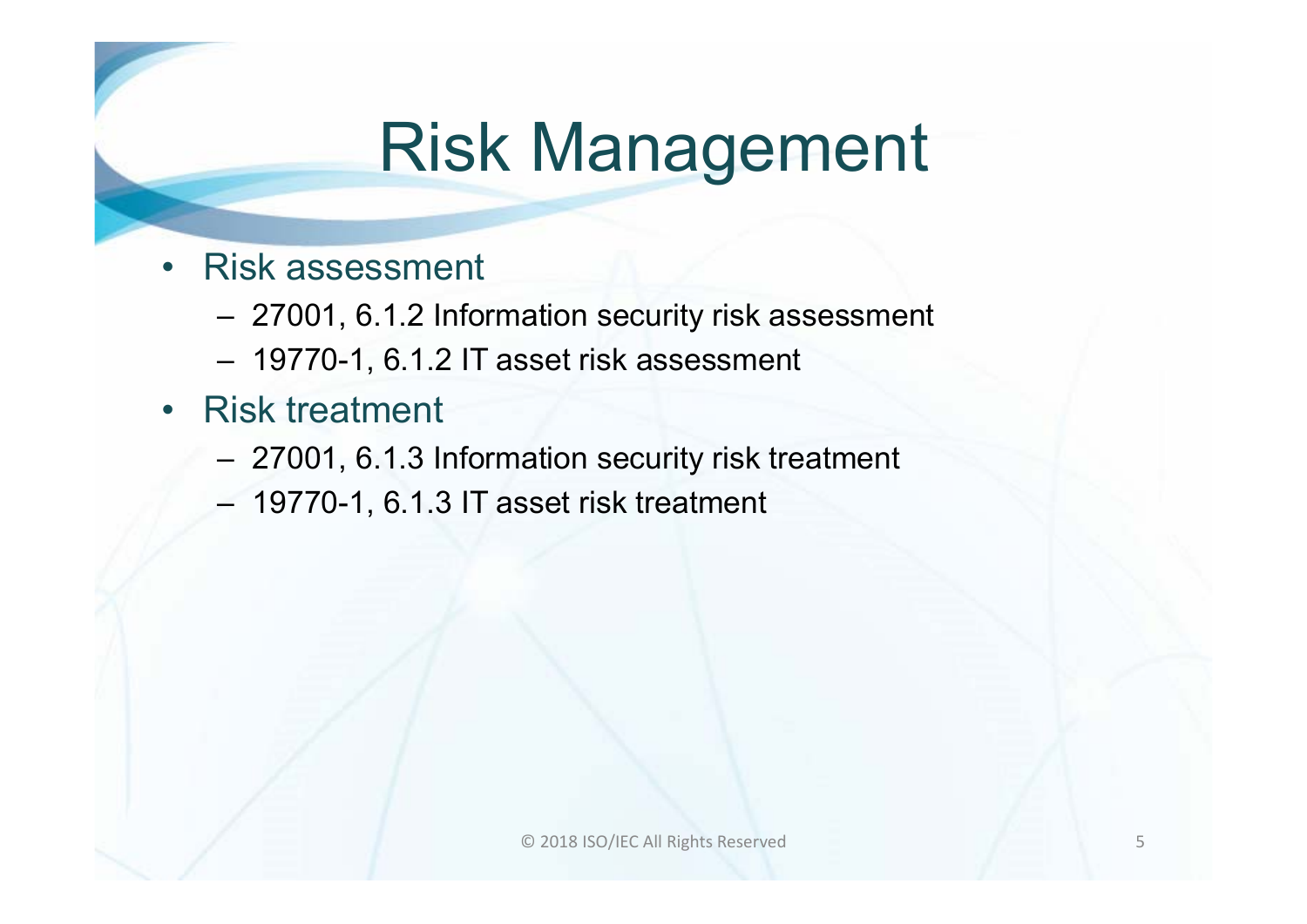## Selection from Annex

- 27001: Select control objectives (and related controls) from normative Annex A. Selection is by elimination – all not included must be justified.
- 19770-1: Select process objectives from normative Annex A. Selection is by addition – justification must be given for those chosen
	- 'Tiers' are pre-defined groupings of process objectives, as defined in Annex B.
		- Tier 1: Trustworthy data: already included in base text
		- Tier 2: Lifecycle integration: all lifecycle processes
		- Tier 3: Optimization: remaining functional processes e.g. contract management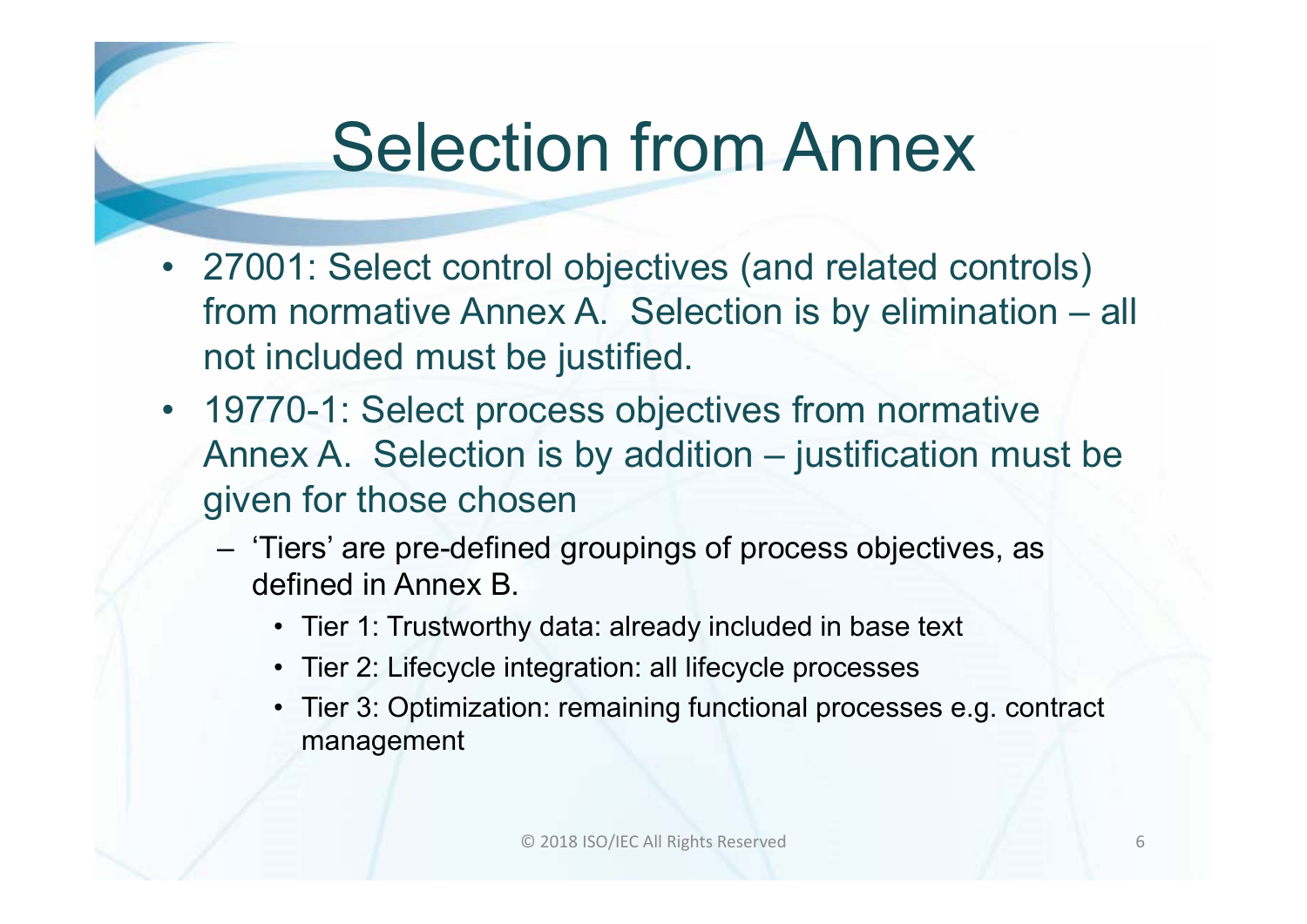### Assessment Documentation

- •Statement of Scope
- •Statement of Applicability

#### **6.2.2 IT asset management objectives for operation processes**

The organization shall determine the objectives which are appropriate for the operation processes identified in 6.2.1. The objectives determined in this way shall be compared with those in Annex A.

A Statement of Applicability shall be produced which lists the objectives specified, with justification for inclusion and exclusion of any listed in Annex A.

NOTE 1 The processes and process objectives listed in Annex A are not exhaustive and additional operation processes and process objectives can be needed.

NOTE 2 The term 'Statement of Applicability' has been chosen because of its analogy with the Statement of Applicability in ISO/IEC 27001:2013. The Statement of Applicability together with the scope definition (4.3) are needed by any internal or external party to understand what is covered by the IT asset management system.

NOTE 3 It is possible but not required to specify groupings of processes and process objectives for inclusion or exclusion based on their tier classification as described in Annex B.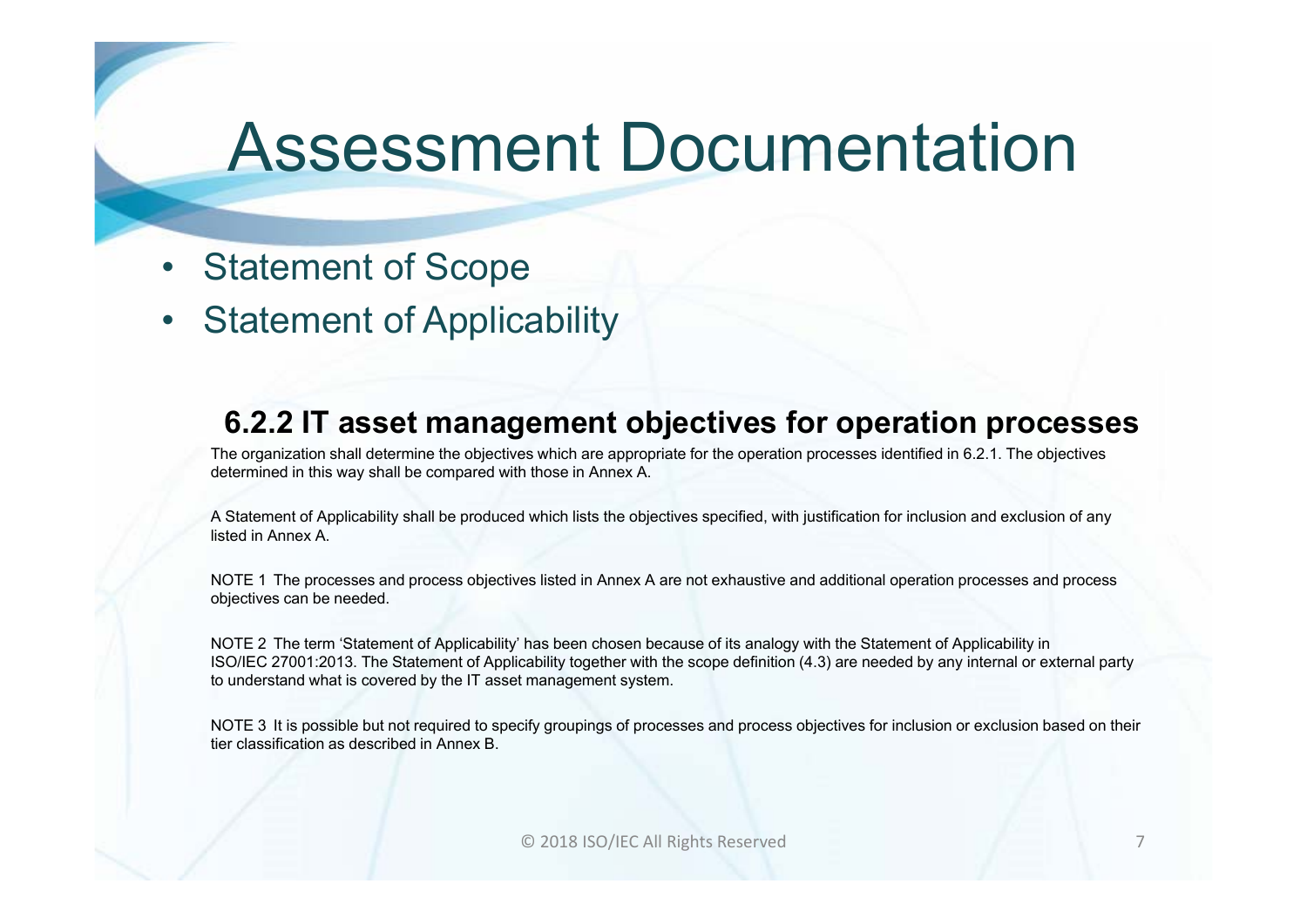### Other Linkages from 19770-1

- Added to Clause 4.2, a note that stakeholders (27001 and 20000-1 use the term 'interested parties' – both are acceptable for ISO) include those responsible for related systems and processes, such as for Information Security Management, and Service Management
- Added to Clause 5.2, requirements that the IT asset management policy shall be consistent with (a) the strategic plans of any other management systems used by the organization; and with (b) the relevant policies of any other management systems used by the organization.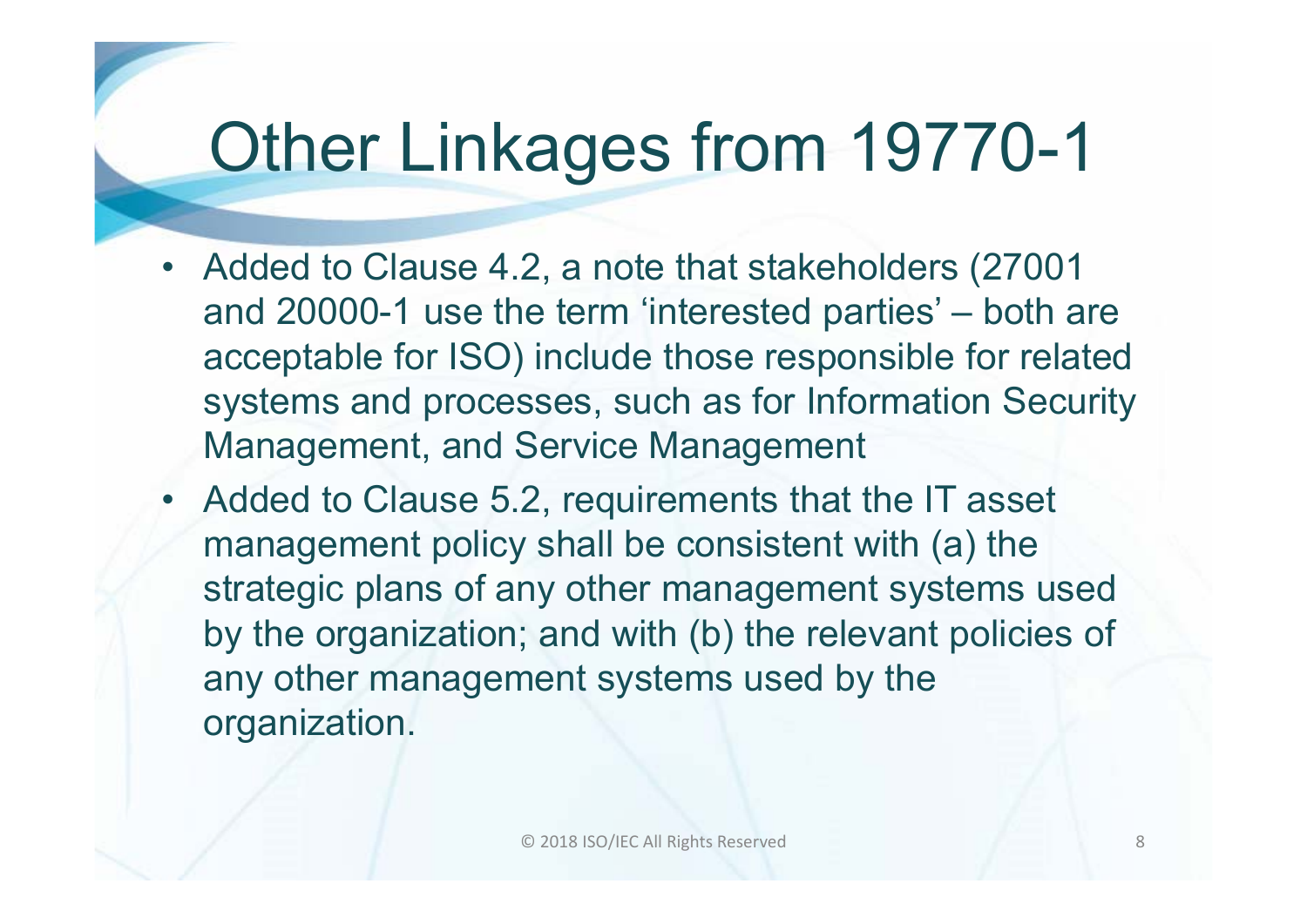## Driving Effective Integration

- •Integrated management systems for ISM and ITAM
- $\bullet$  Common membership of key committees (e.g. change management board)
- •Common high-level corporate/organizational policies
- •Common reporting lines
- •Improved tools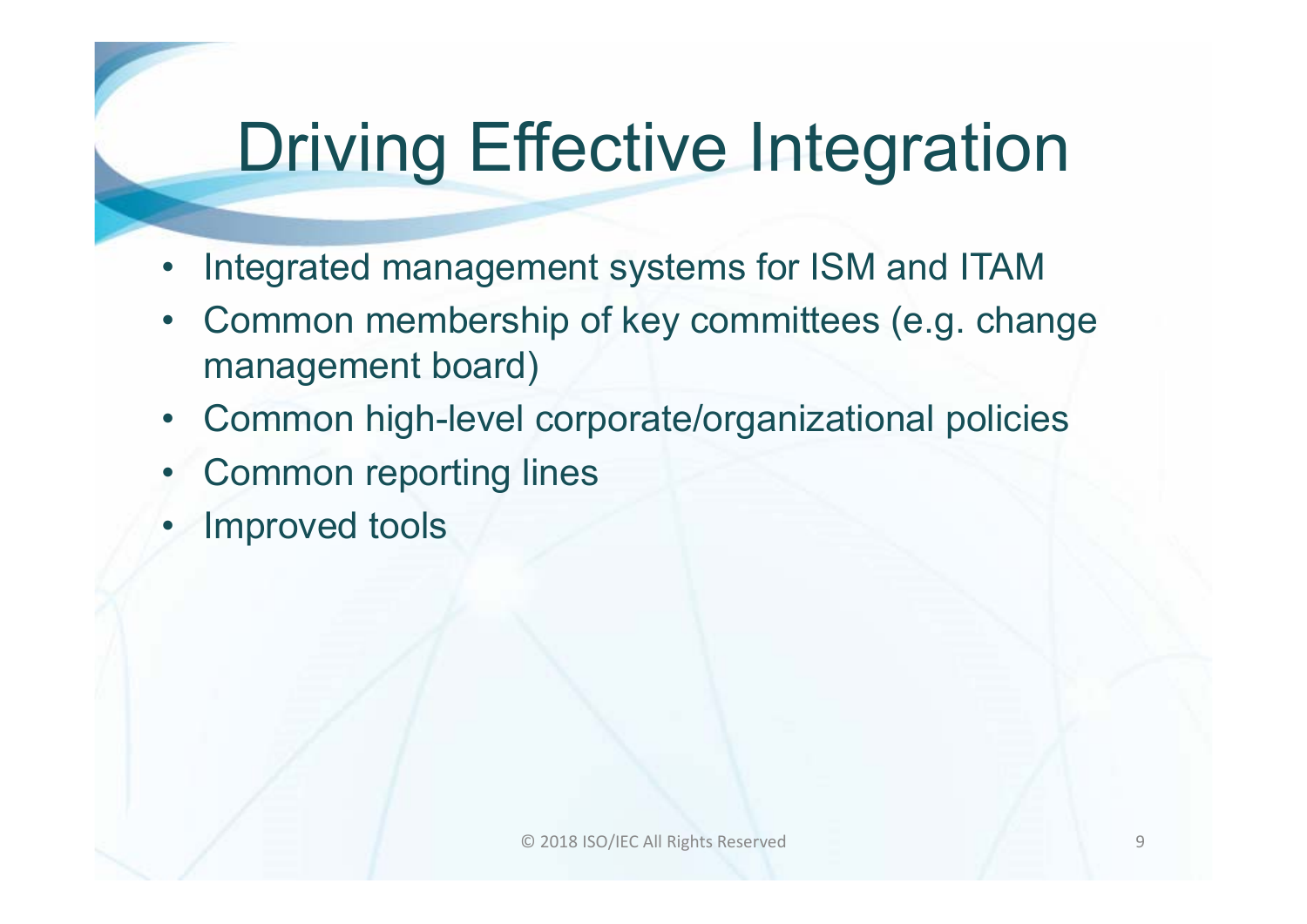# Tools

- •Trending towards functional convergence, but not there
- $\bullet$ **Timeliness** 
	- ISM: Requires immediate availability of information
	- ITAM: Often just used for periodic license compliance
- Coverage
	- ISM: Identification most important; knowledge of all instances generally not
	- ITAM: Generally requires knowledge of all instances
- Authorization focus
	- ISM: Critical
	- ITAM: Typically weak functionality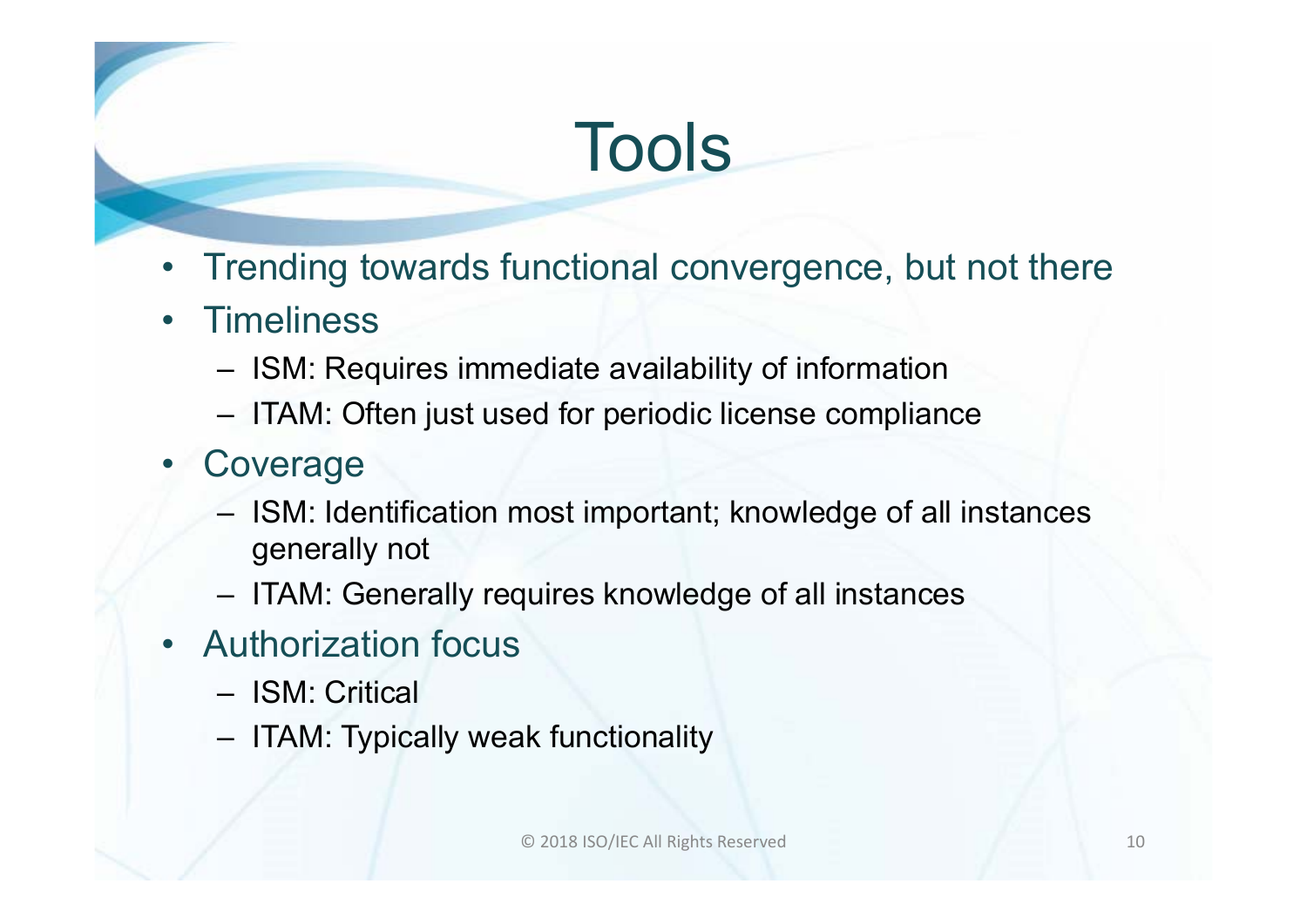## Other ITAM/ISM Standards

- $\bullet$  19770-2:2015 Software Identification Tag
	- Facilitates security automation
	- Mandatory per US Department of Defense IT Standards Registry
	- Supported by publications from NIST, Trusted Computing Group, etc
	- See also tagvault.org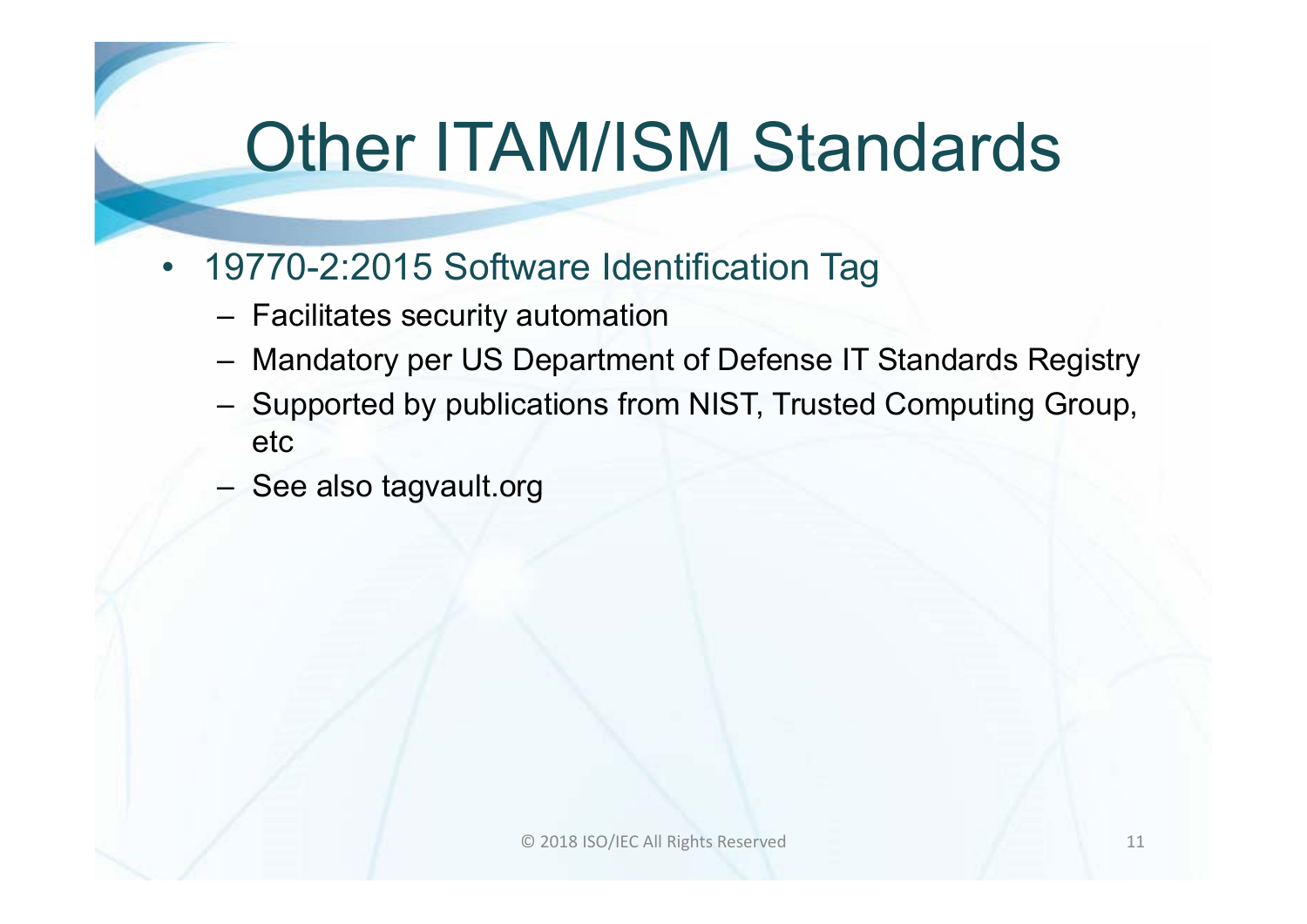## **Other Observations**

• Inventory of Information: in 27001, not in 19770-1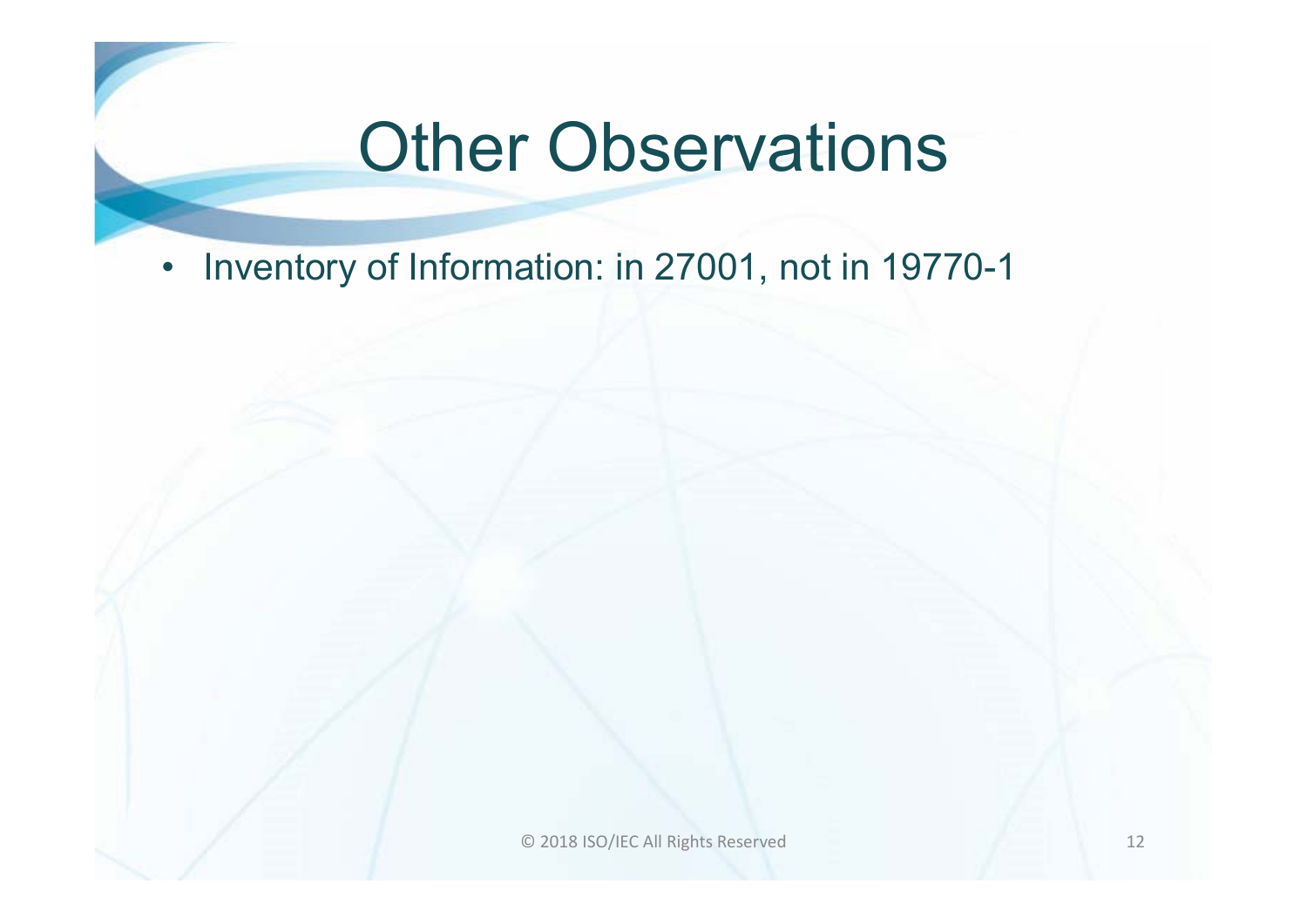# Take-Up Opportunities

- •Any organization looking to implement 27001 or 19770-1
- •Consultancy organizations helping to implement either
- $\bullet$ Certification bodies wishing to extend certifications
- • Promotional/engagement
	- Joining WG21 or the 19770-1 development group
	- Blogging, posting etc
	- Presenting at conferences